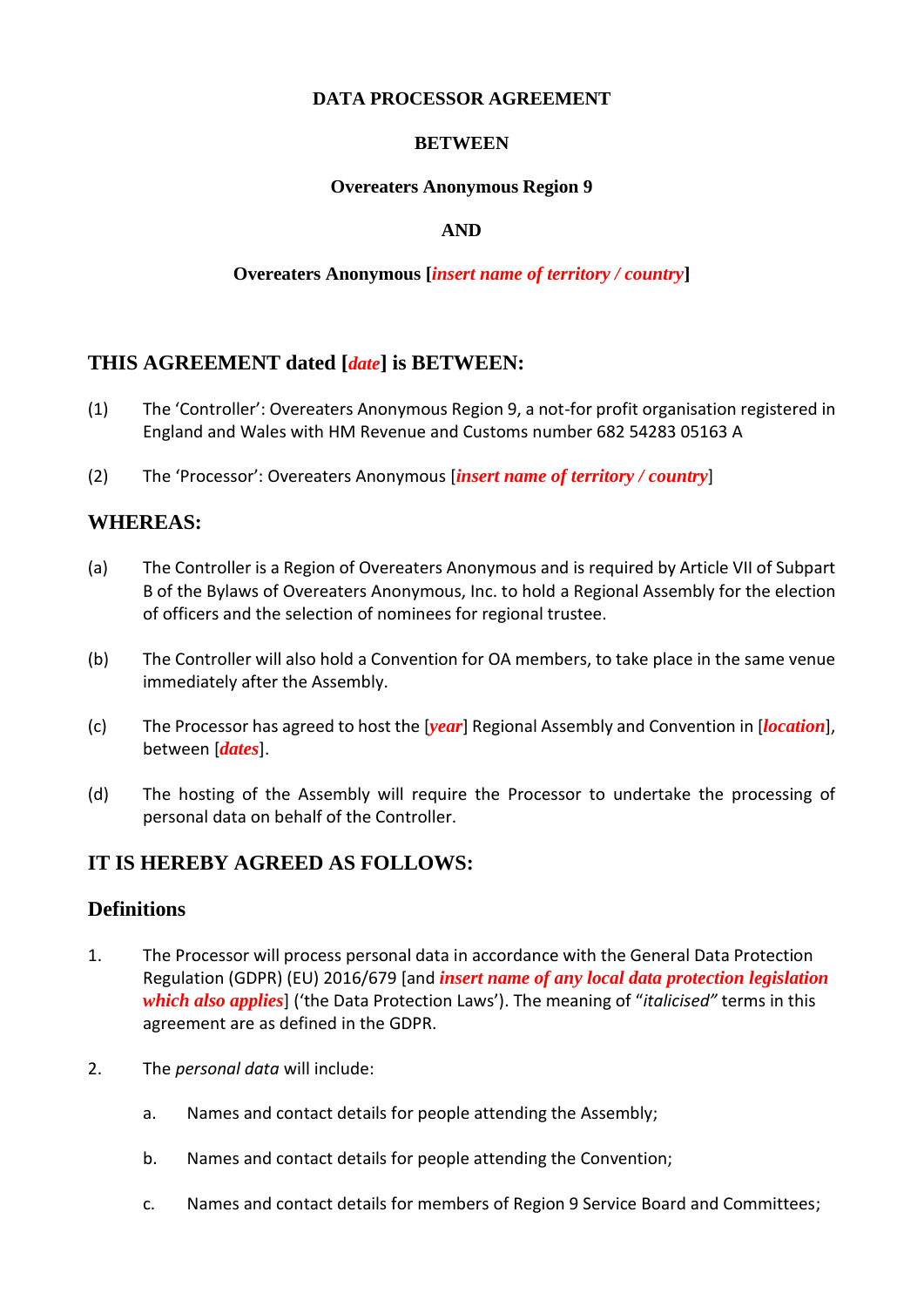- d. Names and contact details for people who make contact with the Processor about the Convention.
- 3. The two sides agree that for the purposes of processing this personal information the Controller is a *Controller* and the Processor is a *Processor*.

# **Data Protection**

- 4. The Processor shall comply with the Data Protection Laws in connection with the processing of this personal data. The Processor shall also ensure its sub-processors and each of their personnel shall comply with the Data Protection Laws in connection with the processing of this personal data.
- 5. In processing this personal data on behalf of the Controller, the Processor will comply with Article 28 of the GDPR. This means that they will:
	- a. Take instructions from the Controller as to what they will do with the personal data, and follow those instructions.
	- b. Make sure that anyone working with or for the Processor will treat the personal data in confidence.
	- c. Use appropriate security measures to protect the data from destruction, loss, alteration and unauthorised disclosure.
	- d. Get permission from the Controller before sharing the data with anyone else, including any other processor.
	- e. Work with the Controller to make sure that data subjects can access their data, or apply for it to be removed or updated, or for processing to be restricted in any way.
	- f. Help the Controller to comply with the legal duty to report data breaches.
	- g. Return all the personal data to the Controller after the Assembly / Convention has finished, and keep no copies of it.
	- h. Cooperate with the Controller if asked to take part in any data security checks or audits.

## **Data Subject Requests**

- 6. An individual whose data is processed by the Controller or Processor is called a 'data subject'. Participants in the Assembly and Convention are data subjects.
- 7. The Processor shall pass on to the Controller all communications received relating to personal data as soon as possible (and in any event within three days of receipt).
- 8. The Processor and Controller will cooperate to respond to such requests and communications in compliance with the requirements of the GDPR.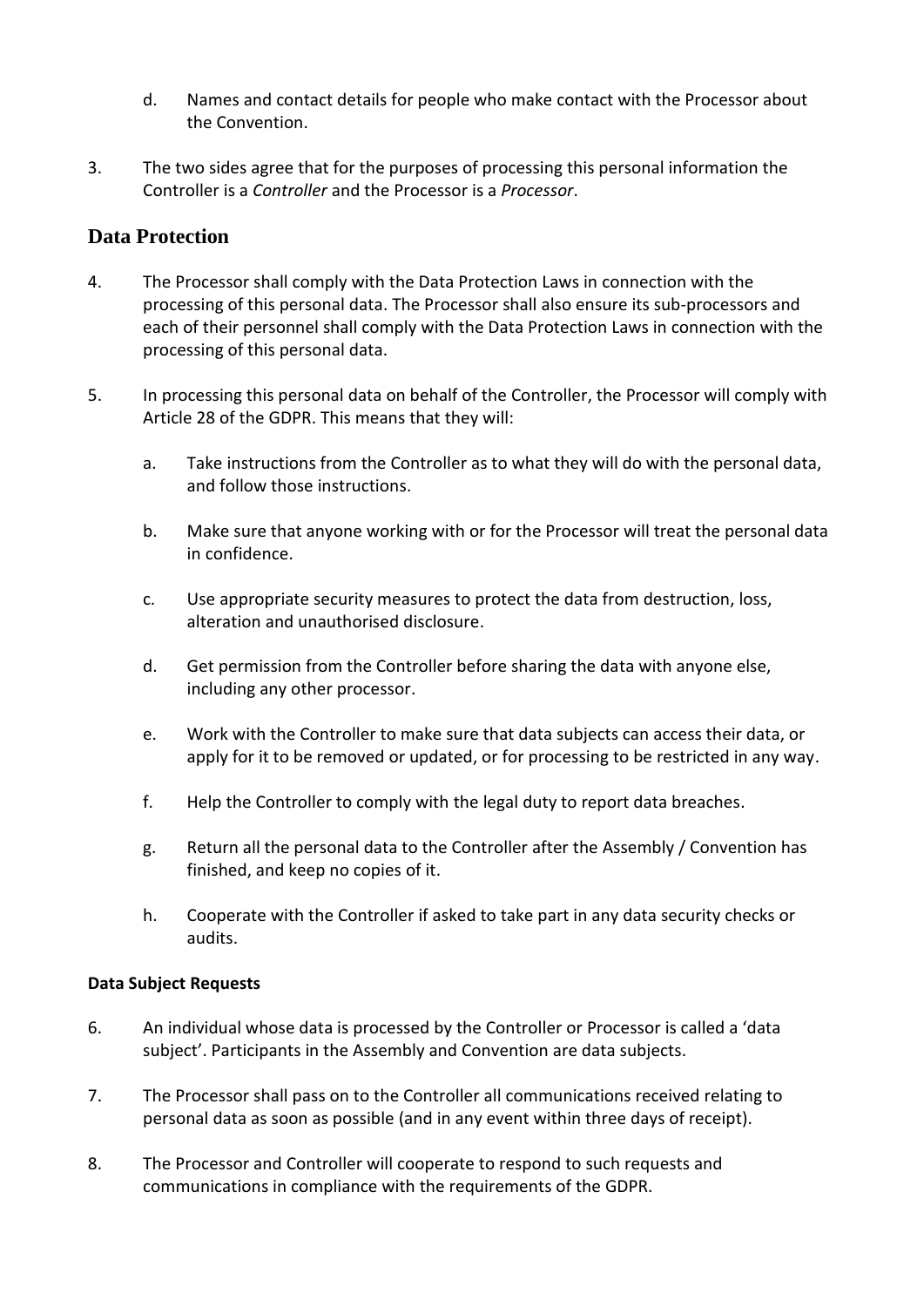## **Processing outside the European Economic Area (the EEA)**

- 9. The Processor will not process and / or transfer any personal data to countries outside the EEA without the prior written consent of the Controller. The Controller grants the Processor permission to use the following named third party providers based outside the EEA and which have agreed to be bound by the EU-US Privacy Shield to process personal data under this Agreement:
	- a. Dropbox (cloud hosting of documents) certificate [here](https://www.privacyshield.gov/participant?id=a2zt0000000GnCLAA0&status=Active)
	- b. [*insert any other third party providers*]

#### **Personal data breach**

- 10. The Processor shall promptly (and in any event within 24 hours) notify the Controller if it suspects or becomes aware of:
	- a. Any accidental, unauthorised or unlawful processing of the personal data; or
	- b. Any suspected, actual or threatened occurrence of any personal data breach in respect of any personal data.
- 11. Where the Processor becomes aware of (a) and / or (b) at paragraph 9 above, it shall, without undue delay, also provide the Controller with the following information:
	- a. Description of the nature of (a) and / or (b), including the categories and approximate number of data subjects and personal data records concerned;
	- b. The likely consequences; and
	- c. Description of the measures taken, or proposed to be taken to address (a) and / or (b), including measures to minimise possible adverse effects.
- 12. The Processor and Controller shall cooperate to investigate the matter, and to ensure that any breach be notified to the Supervisory Authority and affected data subjects in accordance with the GDPR.
- 13. The Processor will not inform any third party of any Personal Data Breach without first obtaining the Controllers' prior written consent, except when required to do so by law.

#### **Term and termination**

14. This Agreement will remain in full force and effect so long as the Processor retains any Personal Data related to the hosting of the Assembly and / or Convention.